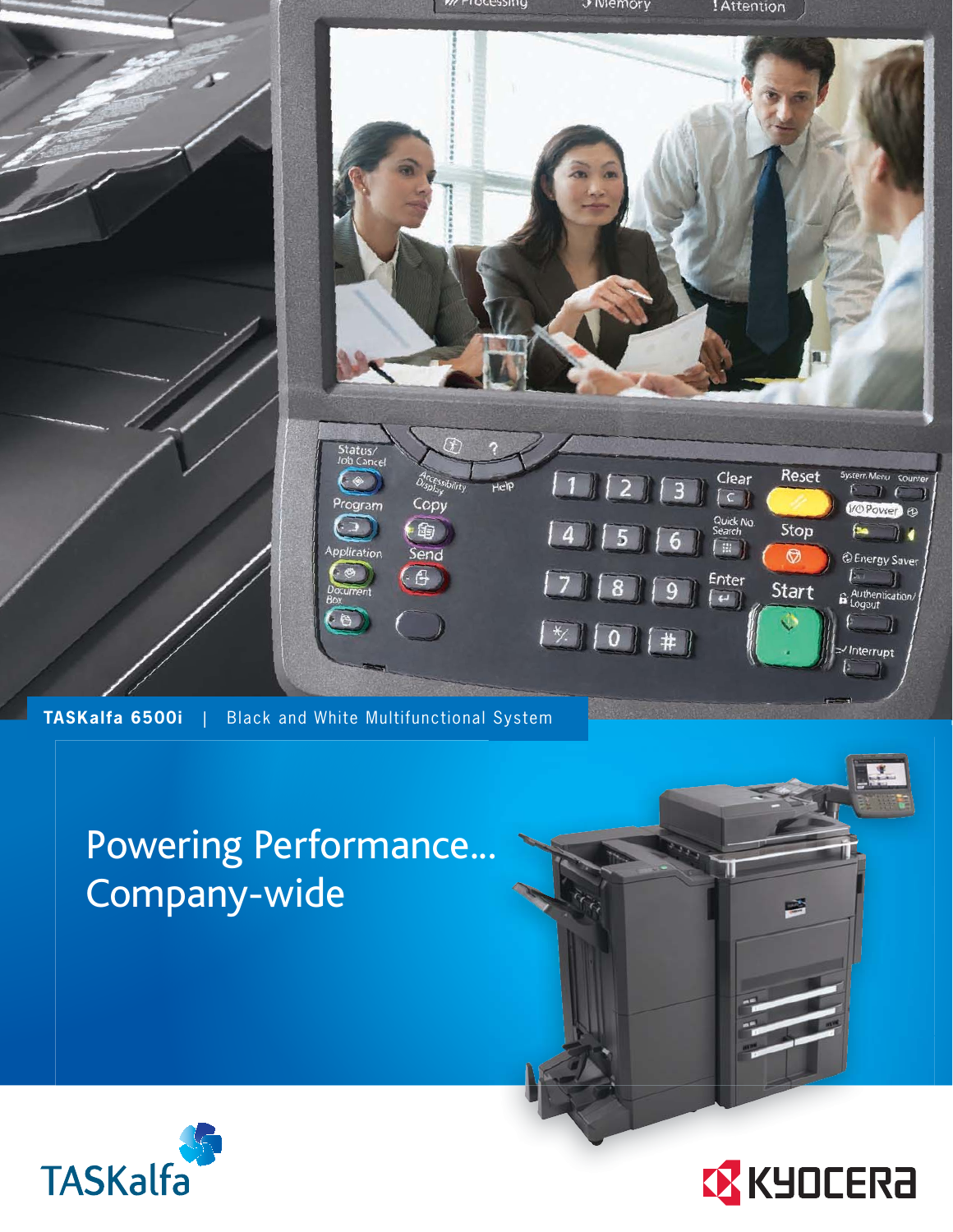

#### Meeting the Demands of High-volume Business Environments

Intuitive handling combines with exceptional performance to make the TASKalfa 6500i the ideal document imaging solution for your high-volume business environment. Designed for strength and reliability, the TASKalfa 6500i impressively exceeds your everyday document imaging demands at a fast 65 ppm, while cost-effective finishing options add a professional touch to your more complex document output. Color scanning and optional fax bring added functionality to this black & white workhorse, while integrated business applications facilitate document workflow and simplify your business processes.



Kyocera's **award-winning ultra-reliability** and unique long-life technology ensure superior performance, proven productivity and maximum efficiency. When it comes to document imaging innovation and quality you can rely on, the TASKalfa 6500i delivers.

#### Feature-Rich Design Brings Innovation to Your Enterprise

The TASKalfa 6500i is strong on features and configurations, offering the flexibility to scale your MFP to the specific needs of your enterprise. It's all about feature-rich design with a focus on value and exceptional color functionality.

### Only From Kyocera

Kyocera Mita Corporation is a global leader in the digital imaging industry, with an award-winning line of TASKalfa multifunctional systems and ECOSYS laser printers, products that consistently set the standard for high performance, superior image quality, ease-of-use and durability. Along with a full complement of advanced business applications and networking solutions, Kyocera's robust product line supports your need for maximum productivity at minimal total cost.

Kyocera continually strives to raise the bar for excellence in both products and service for exceptional results you and your business can count on.

#### Keeping the Future Green

Kyocera is committed to pursuing a harmonious balance between economic development and environmental preservation. We adhere to the goals of our worldwide Environmental Action Plan in developing office solutions with environmentally friendly and superior energy- and supply-saving features, without compromising your productivity.

- An adjustable 10.2" **Color Touch-screen Control Panel** is mounted on a movable arm for maximum viewing comfort. Intuitive prompts, on-board help guidance and accessibility display make programming from the device quick and effortless.
- **Robust connectivity** features including standard Gigabit Ethernet, offer seamless integration within virtually any network environment or platform.
- A standard 270 sheet **Dual Scan Document Processor** enables super fast scan speeds in full color and black & white at up to 160 images per minute.
- A standard **USB Host Interface** provides convenient print-from or scan-to capabilities for today's 'on the go' workforce in XPS, PDF, JPEG and TIFF.
- The optional **4,000-sheet finisher** provides the professional touch your output deserves. Add the 7 bin mailbox and booklet/trifold unit and you can efficiently handle large production runs in-house, optimizing time and minimizing costs.
- Kyocera's **long life technology** and **'class leading' drum yields** deliver extended preventive maintenance intervals and maximize device "uptime". This adds up to ultra-reliable operation and a low total cost of ownership.
- **Kyocera Command Center RX**, the MFP's embedded web home page, gives you the remote access you need to check device status, establish system settings, or access stored Document Box files from your desktop.
- **An impressive toner yield** of 70,000 pages allows you to run high quality, long print jobs in crisp black & white, maximizing productivity and minimizing interruption.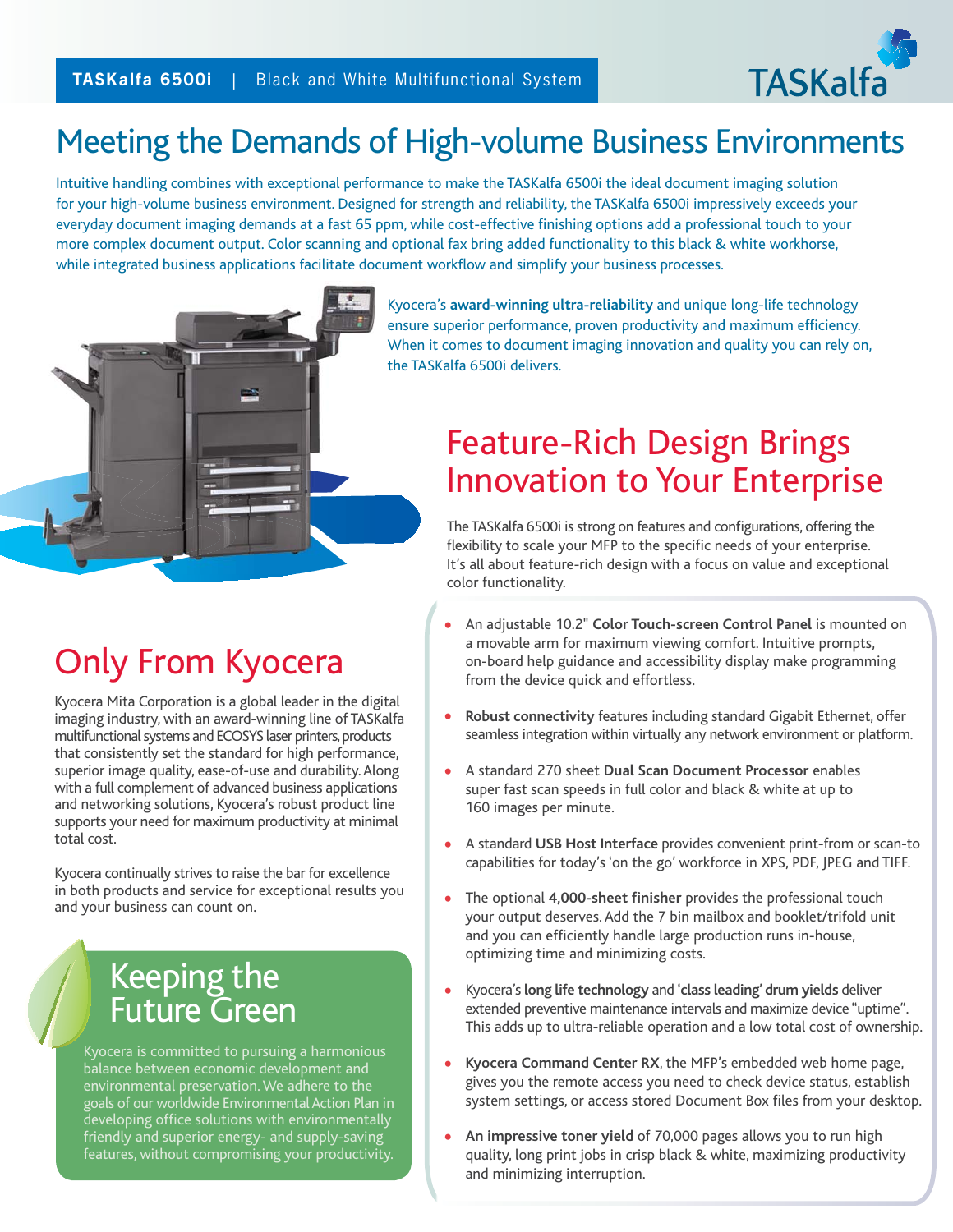# **EX KYOCERA**

#### The Power to Take Control of Everyday Tasks and Keep Information Moving

Information is your most important business asset, and you need a 'no holds barred' document imaging system to keep it flowing seamlessly. The TASKalfa 6500i raises the bar on core functionality with unparalleled efficiency:

- **Crisp print and copy output capabilities** power your communications via robust paper handling up to 12" x 18" and 110 lb cover, plus a remarkable 7,650 sheet paper capacity option for long print runs and minimal interruptions.
- **Secure Document Box** lets you keep frequently used documents close at hand for hassle free printing, secure file sharing and pin-based Private Print.
- Pre-program and store commonly used copy, scan and print settings at the control panel and the KX Driver to simplify your daily tasks.
- Optional **Super G3, LAN Fax and Dual Fax** capability add versatility while leveraging your investment in an MFP.

### A Master at Multitasking

Your business is non-stop, and requires an MFP that can stay up to speed. The TASKalfa 6500i has the power you need to perform simultaneous document processing tasks. Its lightning fast 800MHz processing speed plus standard 2GB of RAM and Dual 160 GB of Hard Disk Drive space support exceptional all-in-one productivity. Now you can produce a large print run, scan documents for electronic storage, have dual fax lines and utilize advanced finishing

capabilities all in one high speed black & white MFP. The TASKalfa 6500i's maximum uptime will keep your processes going quickly and seamlessly so you never miss a beat.

#### Which Configuration is Right for You?

Truly designed with you in mind, the TASKalfa 6500i brings configuration flexibility to the workplace, allowing you to customize the MFP to your specific paper handling needs.

#### Paper Handling Flexibility





Additional Options... 1 2/3 Hole Punch  $\Box$  7-Bin Mailbox □ Booklet and Tri-Fold  $\Box$  Copy Trav



#### Enhanced MFP Performance… *Powered by* HyPAS®

Enhance your TASKalfa 6500i's capability with unique and scalable business applications, powered by HyPAS –Kyocera's powerful software development platform. These applications, developed by Kyocera or by our third-party solution partners, allow your business to further optimize your TASKalfa MFPs' "out-of-the-box" performance. Kyocera applications transform your MFP into a powerful resource that suits your existing document imaging and workflow needs today, as well as delivers the flexibility you need for tomorrow.

Kyocera's expanding suite of business applications include:

- **Capture2Go** Mobile printing and scanning for your Apple iPhone, iPad and iPod Touch.
- **OpenText RightFax** Scan and send documents to the RightFax server directly from TASKalfa MFPs for full fax server integration.
- **SharePoint Connector** Microsoft SharePoint users can scan documents into their SharePoint folder and search/print directly from the TASKalfa MFP control panel.
- **Card Authentication** Authenticate, Authorize and Track individual MFP usage with the simple swipe of a HID-card.
- **DMS Link** Connect your TASKalfa MFP to popular document management systems like SentryFile and Laserfiche for document capture and routing.

Visit www.kyoceramita.com to learn more about additional business applications designed to fit your essential needs.